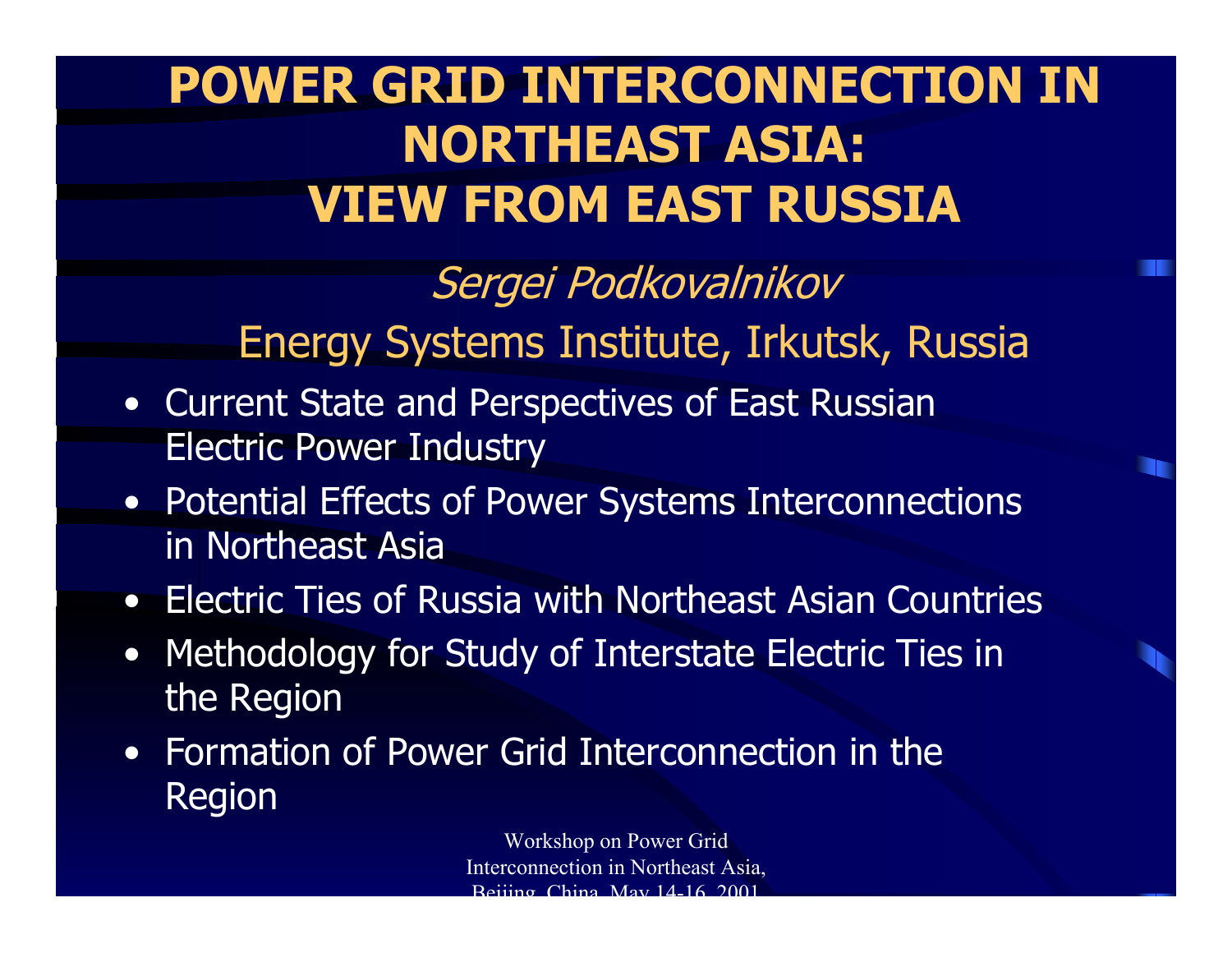## Map of East Russian Interconnected EPSs



 $D<sub>o</sub>$ ijing China May 14-16 2001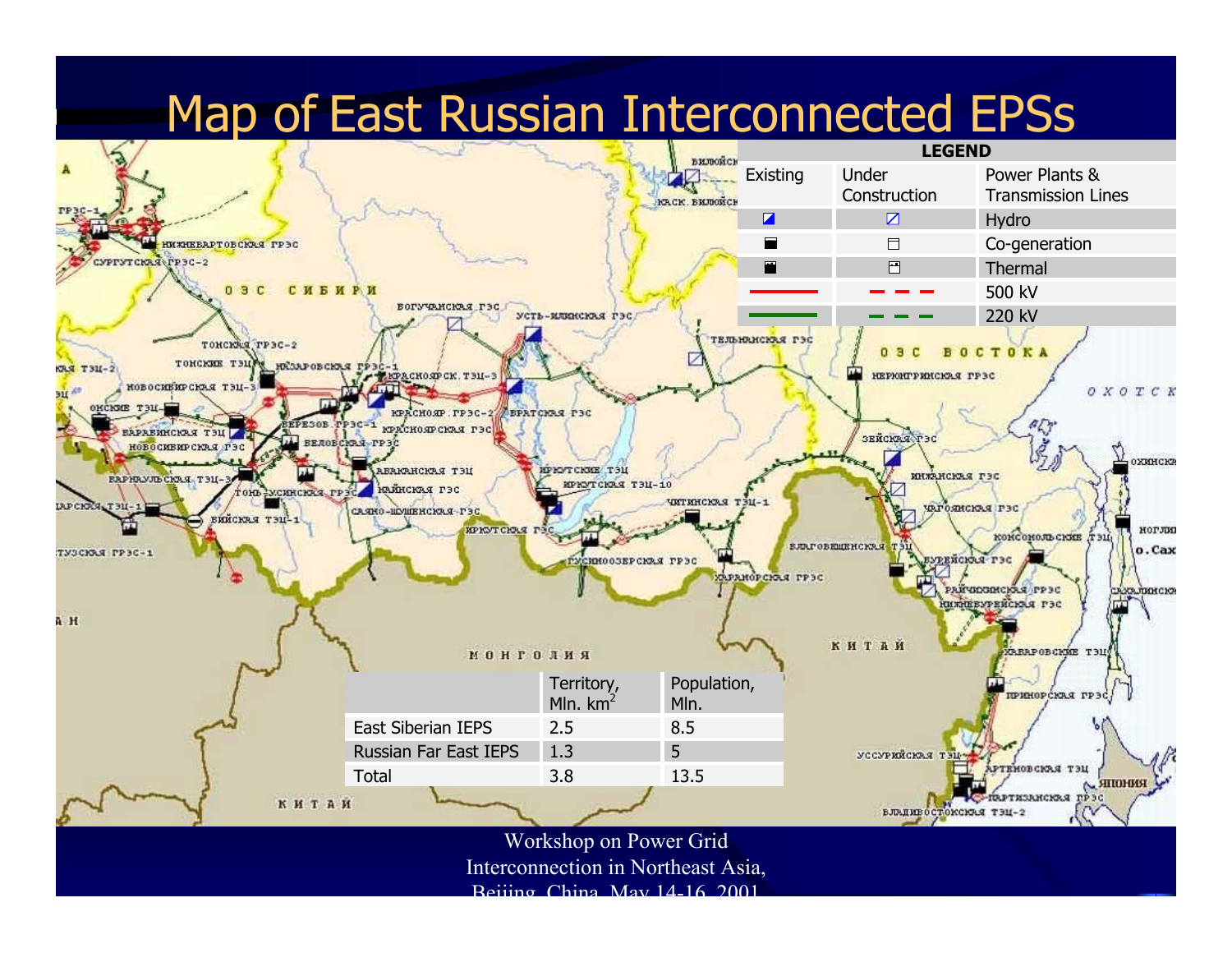# Electricity Consumption of East Russia, Bln.kWh/year

**THE** 

m

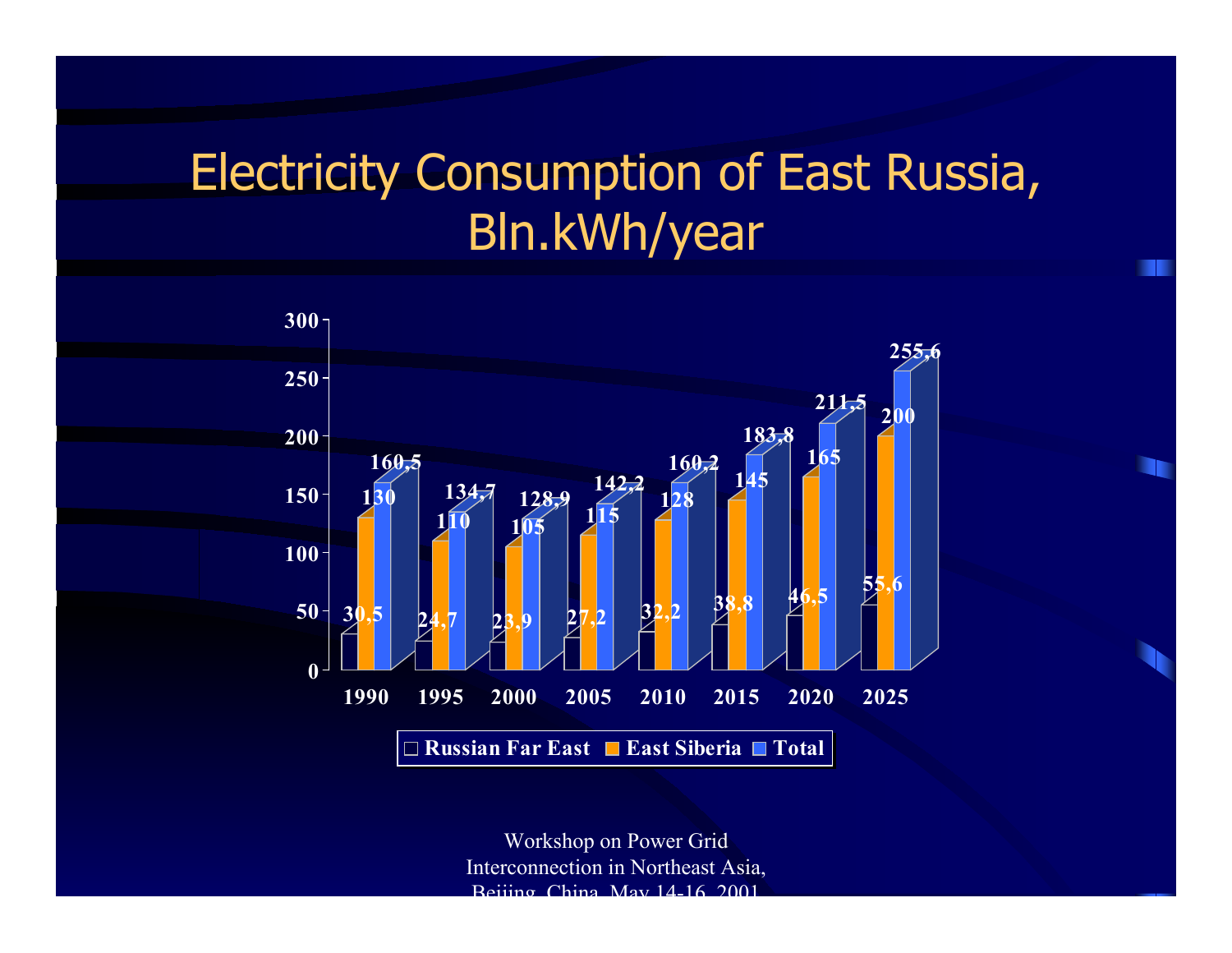#### Capacity Mix of East Siberia, GW

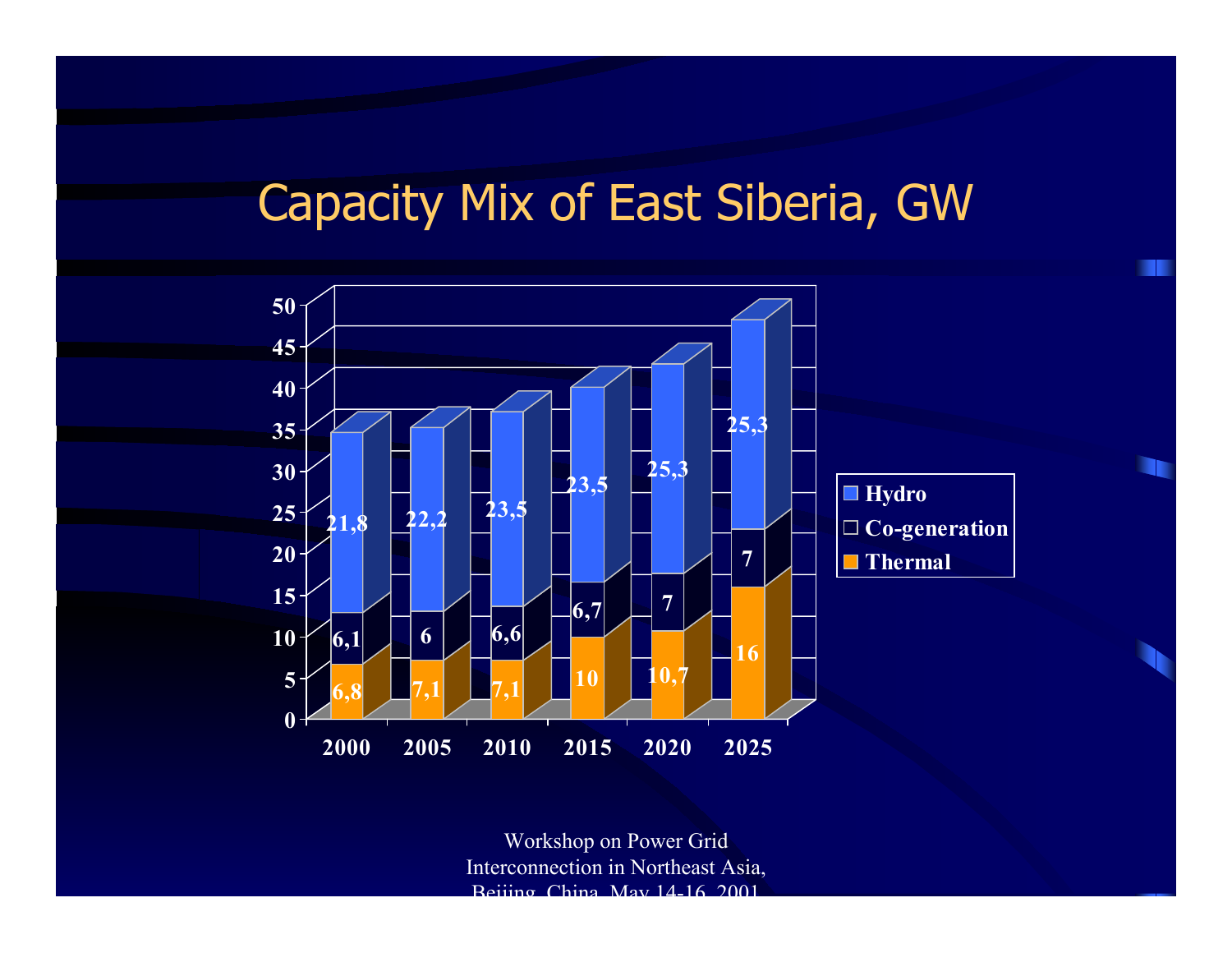# Capacity Mix of Russian Far East, GW

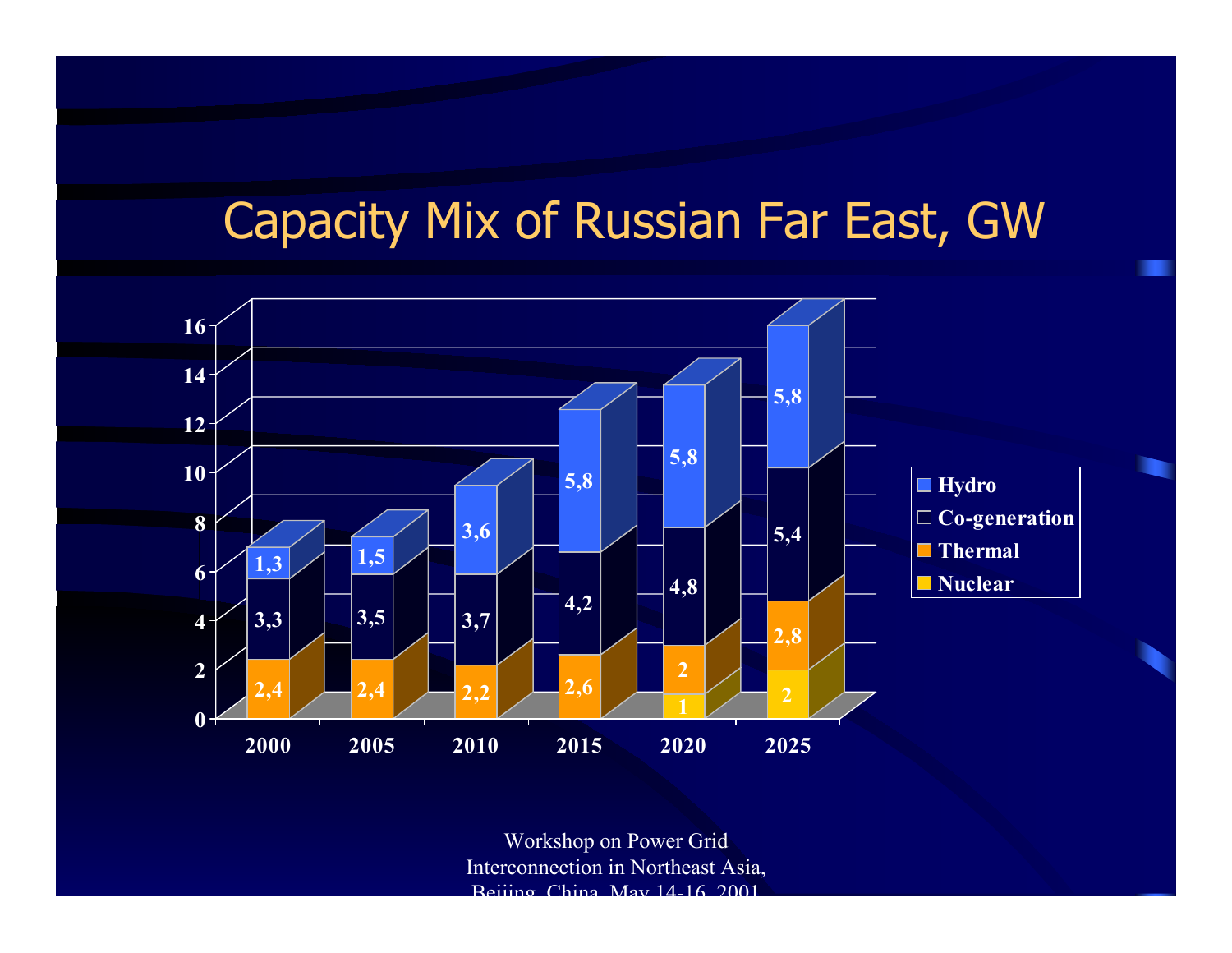#### Capacity of East Russia, GW

m

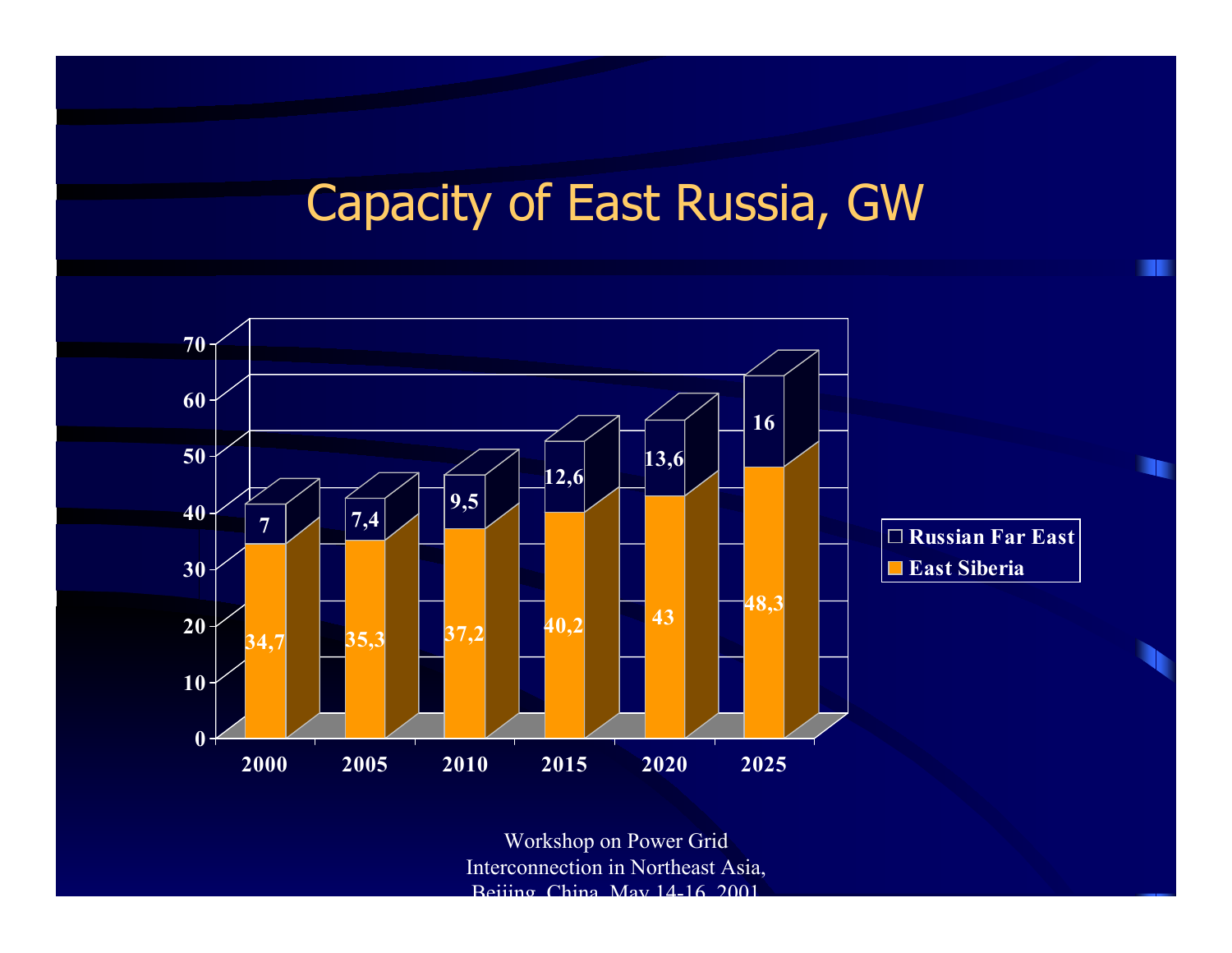#### Large Power Plants of East Russia

**I** 

**The Second Second** 

|         |                   | <b>Power Plants</b> | <b>Installed Capacity, GW</b> |    |  |  |
|---------|-------------------|---------------------|-------------------------------|----|--|--|
| Hydro   | East<br>Siberia   | Sayano-Shushensk    | 6.4                           |    |  |  |
|         |                   | Krasnoyarsk         | 6                             |    |  |  |
|         |                   | <b>Bratsk</b>       | 4.5                           |    |  |  |
|         |                   | Ust-Ilimsk          | 3.8                           |    |  |  |
|         | Far East Zeya     |                     | 1.3                           |    |  |  |
|         |                   | Subtotal            |                               | 22 |  |  |
| Thermal | East Siberia      | <b>Irkutsk</b>      | 1.1                           |    |  |  |
|         |                   | <b>Berezovsk</b>    | 1.6                           |    |  |  |
|         |                   | <b>Nazarovsk</b>    | 1.3                           |    |  |  |
|         |                   | Krasnoyarsk         | 1.25                          |    |  |  |
|         |                   | Gusinoozyorsk       | 1.25                          |    |  |  |
|         | Far East Primorye |                     | 1.5                           |    |  |  |
|         |                   | Subtotal            |                               | 8  |  |  |
|         |                   | <b>TOTAL</b>        |                               | 30 |  |  |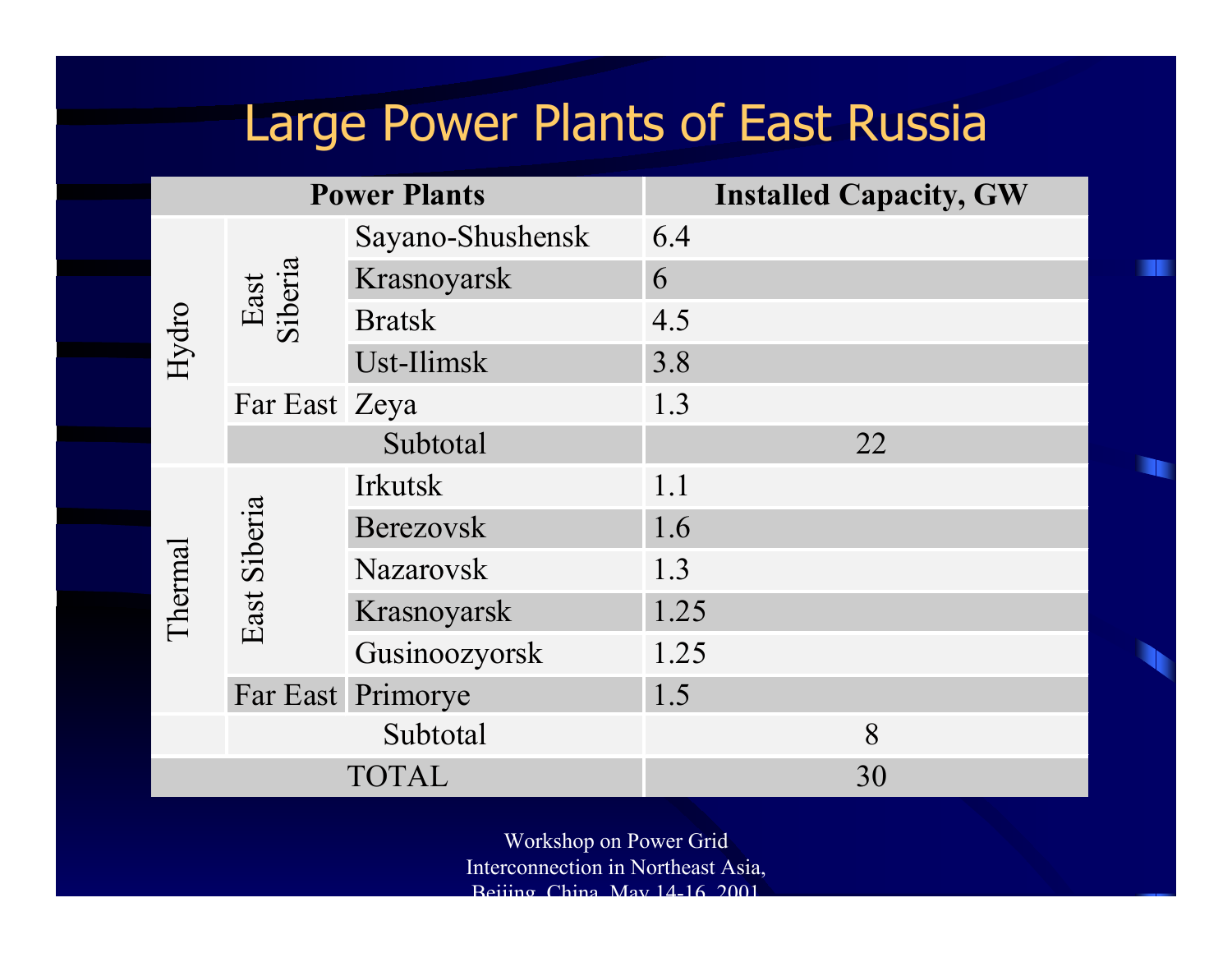## Prospective Large Power Projects

n

**A** 

| <b>Region</b>              | Project                                          | <b>Capacity, GW</b> | <b>Yearly Output,</b><br><b>TWh</b> |  |
|----------------------------|--------------------------------------------------|---------------------|-------------------------------------|--|
| East Siberia               | Boguchunsk Hydro<br>(under construction)         | 3                   | 17.6                                |  |
|                            | Moksk Hydro                                      | 1.3                 | 5.3                                 |  |
|                            | <b>Beresovsk Thermal</b><br>(under construction) | 6.4                 | 40                                  |  |
|                            | Subtotal                                         | 10.7                | 62.9                                |  |
| <b>Russian Far</b><br>East | <b>Bureysk Hydro</b><br>(under construction)     | 2.4                 | 8.8                                 |  |
|                            | <b>Uchursk Hydro</b>                             | 3.7                 | 17.2                                |  |
|                            | <b>Urgal Thermal</b>                             | 1.2                 | 7.5                                 |  |
|                            | <b>Primorye Nuclear</b>                          | $\overline{2}$      | 15                                  |  |
|                            | <b>Tugursk Tidal</b>                             | 6.8                 | 16                                  |  |
|                            | Subtotal                                         | 16.1                | 64.5                                |  |
|                            | <b>TOTAL</b>                                     | 26.8                | 127.4                               |  |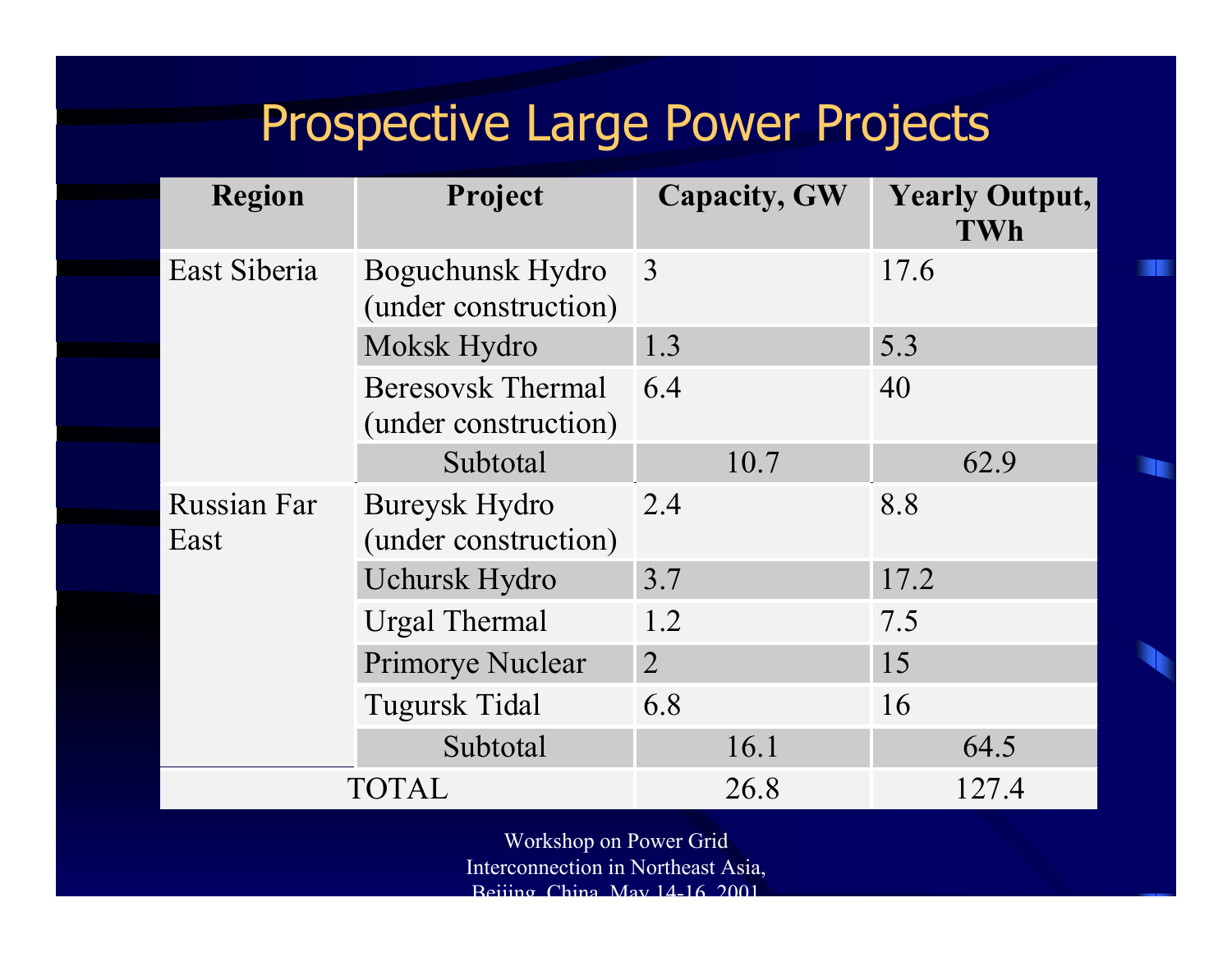# Effects of Power Systems Interconnection in Northeast Asia

- • Decrease of Required Installed Capacity of Power **Plants**
- •Decrease of Fuel Cost
- • Improvement of Interconnected Power Systems **Reliability**
- Environmental Burden Relieve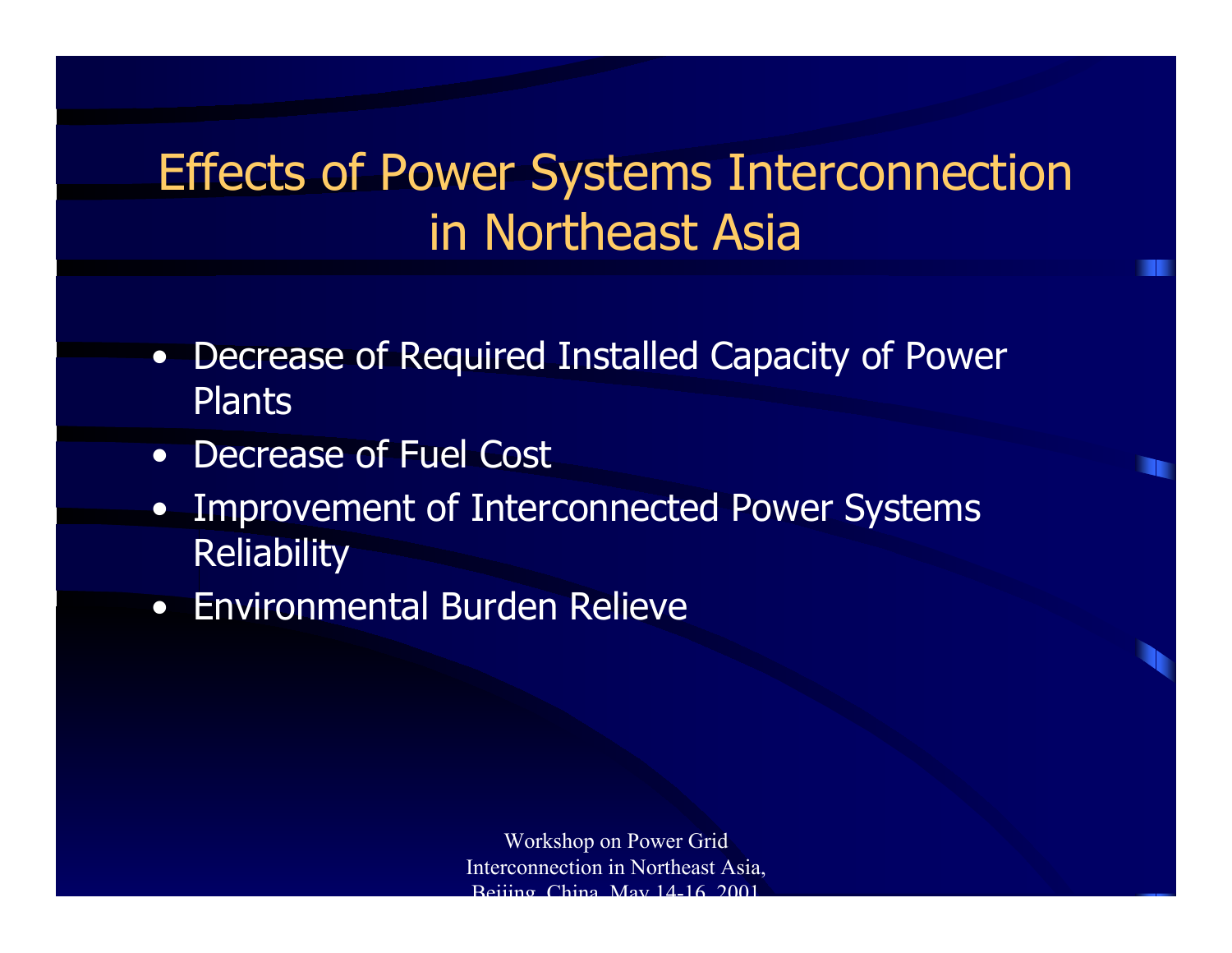## Effect of Interconnecting Power Systems with Different Seasons of Load Maxima



n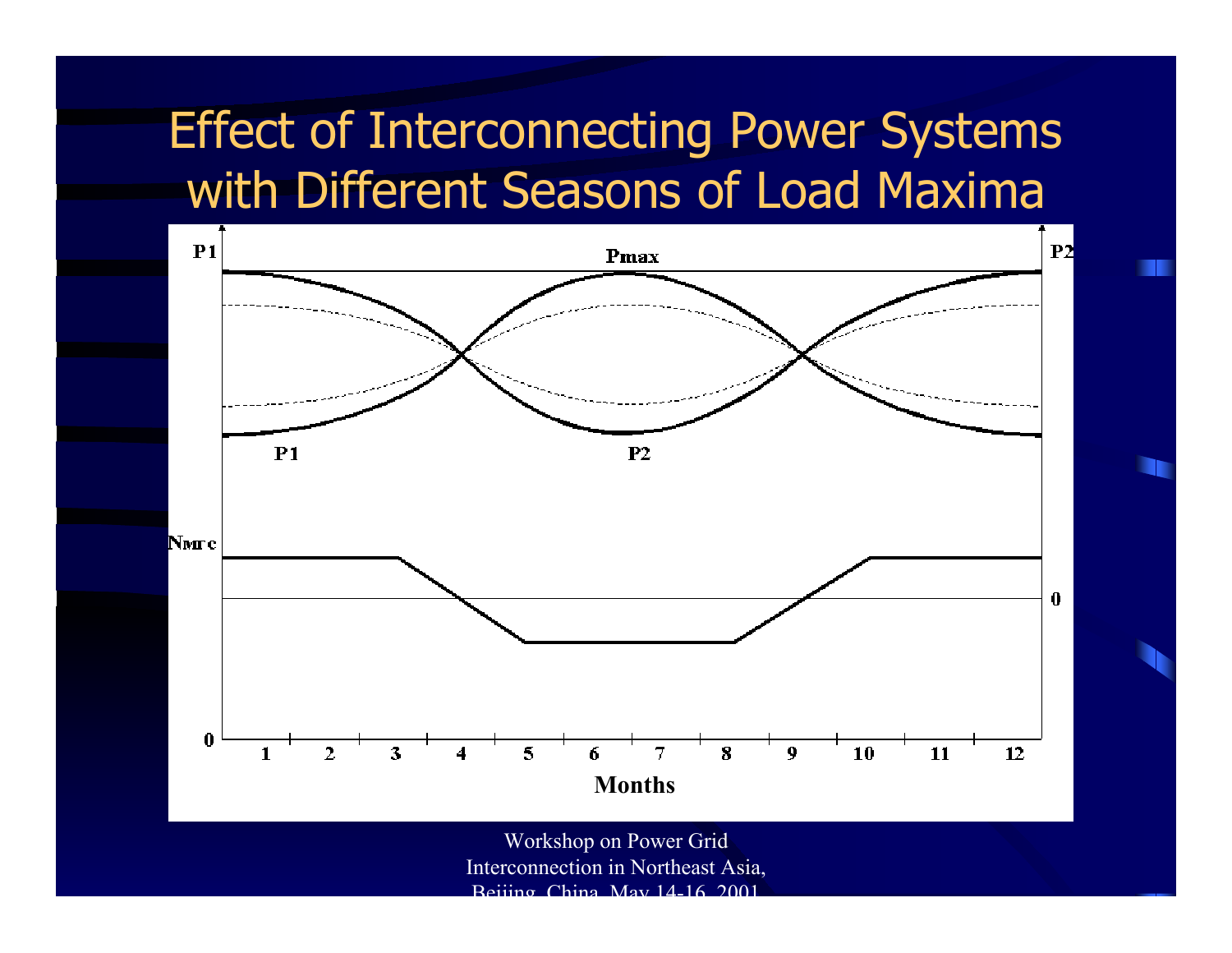Utilization of Power Plants Capacity in Interconnected Power Systems with Different Seasons of Load Maxima

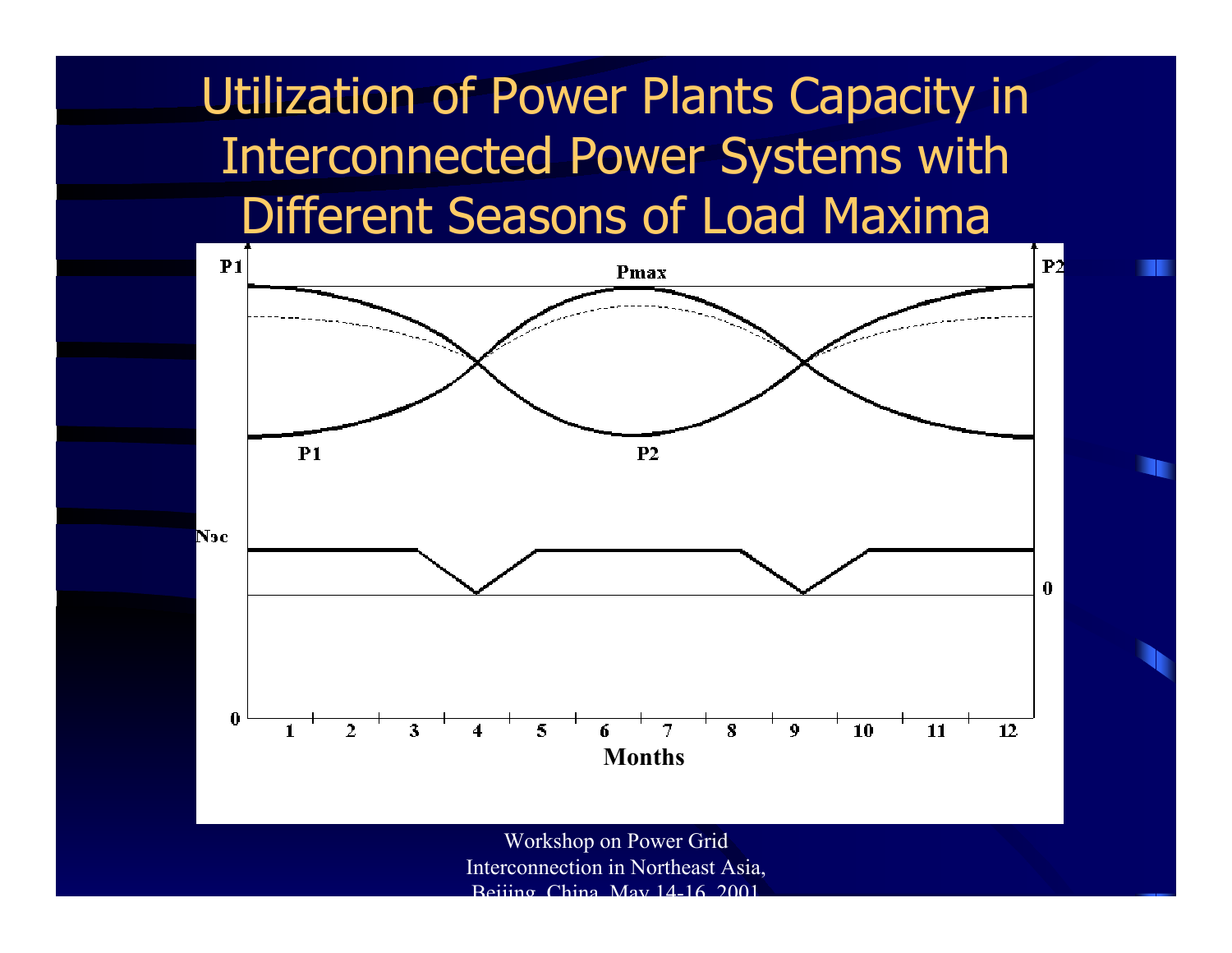# Prospective Electric Ties of East Russia with Northeast Asian Countries

| <b>ISET</b>                                          | Length,<br>km | Voltage,<br>$\mathbf{k}$ <b>V</b> | Transfer<br>Capability,<br>$\mathbf{G}\mathbf{W}$ | Transmit.<br>Electricity,<br>TWh/year | Cost for<br>ISET,<br>\$ Bln. | Cost for<br>Power<br>Plants,<br>\$ Bln. | Total<br>$\cos t$ ,<br>\$ Bln. |
|------------------------------------------------------|---------------|-----------------------------------|---------------------------------------------------|---------------------------------------|------------------------------|-----------------------------------------|--------------------------------|
| Phase I (up to $2015$ )                              |               |                                   |                                                   |                                       |                              |                                         |                                |
| Bratsk-Beijing                                       | 2600          | ± 600                             | $\overline{3}$                                    | 18                                    | 1.5                          | 2.7<br>(Boguchansk<br>Hydro)            | 4.2                            |
| Bureya Hydro-<br>Kharbin                             | 700           | $±$ 400                           | $\mathbf{1}$                                      | $\overline{3}$                        | 0.3                          | 1.8<br>(Bureya<br>Hydro)                | 2.1                            |
| Phase II $(2015 - 2025)$                             |               |                                   |                                                   |                                       |                              |                                         |                                |
| $RFE - KPDR -$<br>Republic of Korea                  | 1100/<br>700  | ± 500                             | 4/8                                               | 8.5                                   | $\overline{2}$               | 2.8<br>(Primirye)<br>Nuclear)           | 4.8                            |
| Sakhalin - Japan                                     | 470           | ± 500                             | $\overline{4}$                                    | 23                                    | 2.6                          | 4.1<br>(Sakhalin<br>Gas)                | 6.7                            |
| Phase III (beyond 2025)                              |               |                                   |                                                   |                                       |                              |                                         |                                |
| Far East Nuclear -<br>$China - Republic$<br>of Korea | 2300          | ± 500                             | 2.5                                               | 18                                    | $\overline{3}$               | $\overline{4}$<br>(Far East<br>Nuclear) | $\overline{7}$                 |
| Uchursk Hydro-<br>$China - Republic$<br>of Korea     | 3500          | ± 500                             | 3.5                                               | 17                                    | 4.5                          | 6 (Uchursk<br>Hydro)                    | 10.5                           |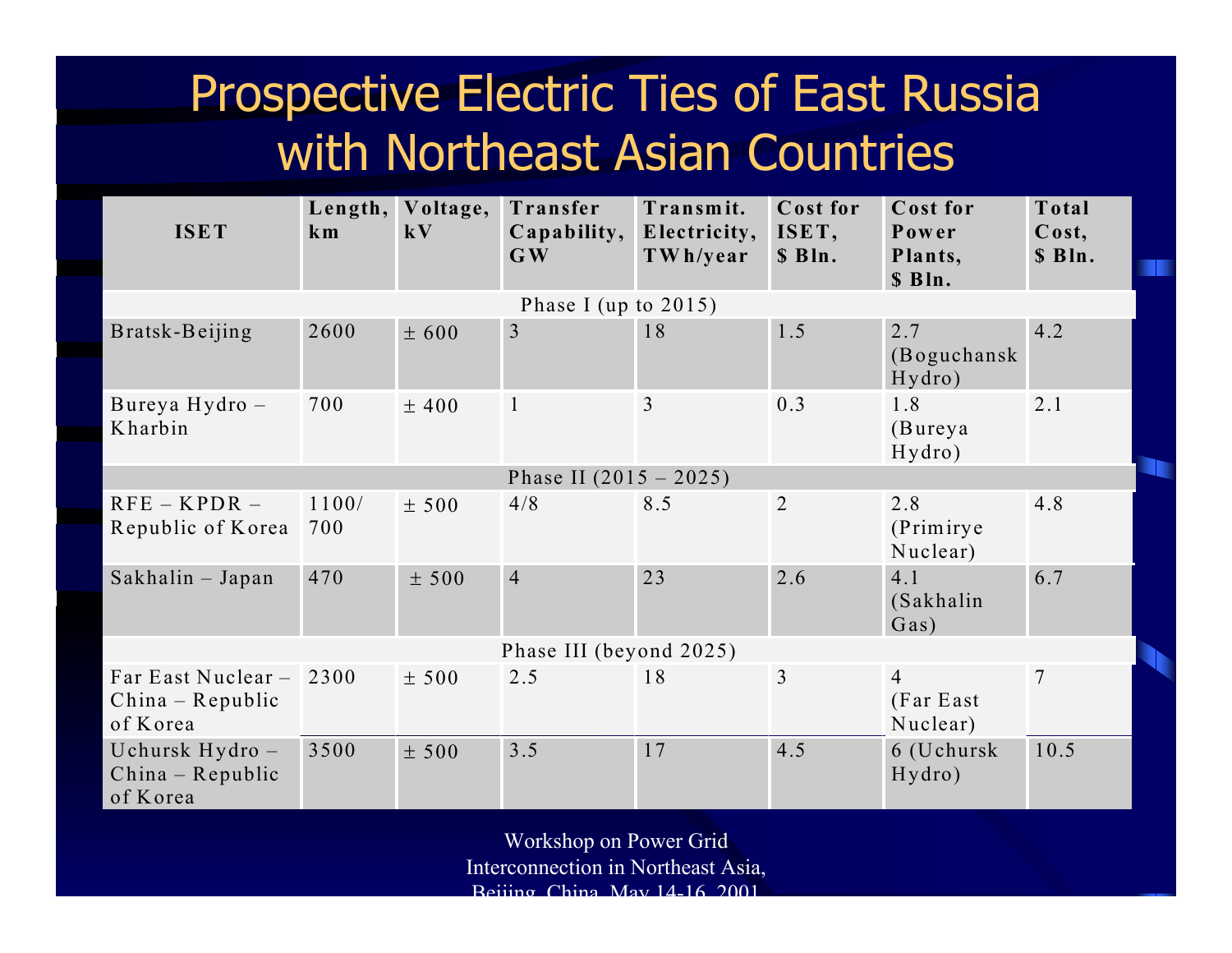# Scheme of Electric Tie «Russian Far East - North Korea - South Korea»

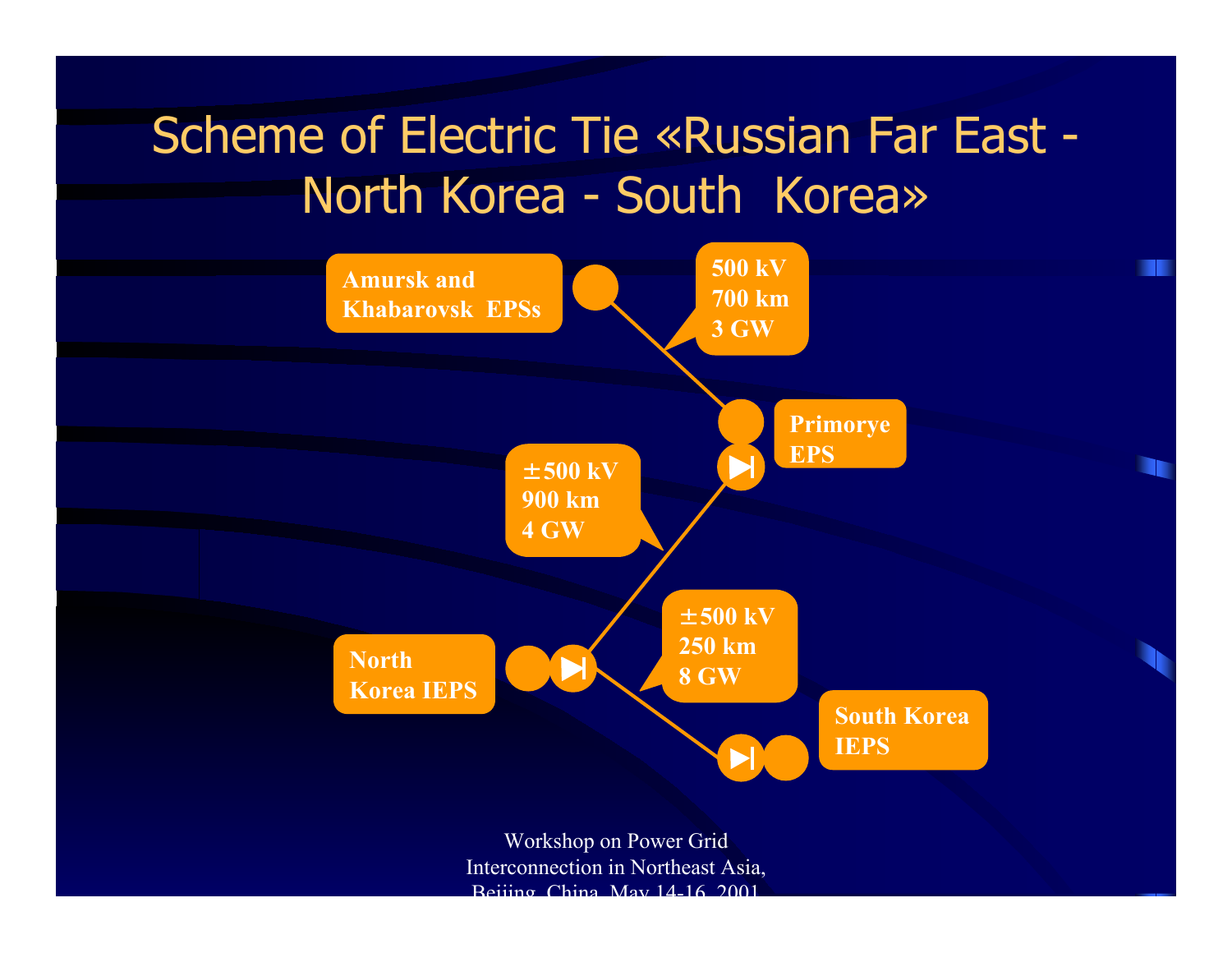# Electricity Exchange via Electric Tie «Russian Far East - North Korea - South Korea», Bln.kWh/year

m

n

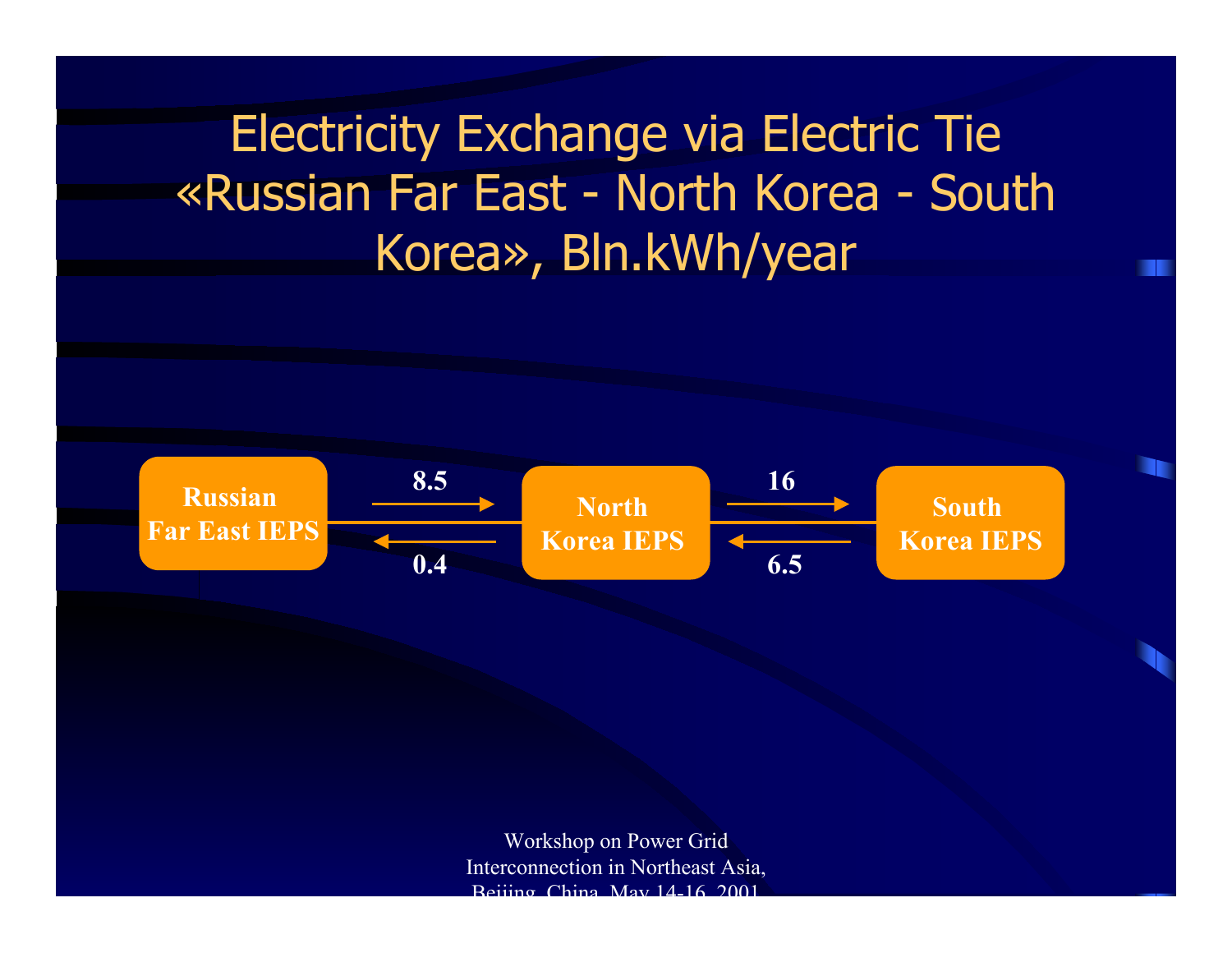#### Commissioning New Capacities, GW

n

**I** 



**Russian Far East EPSs North Korean EPS South Korean EPS**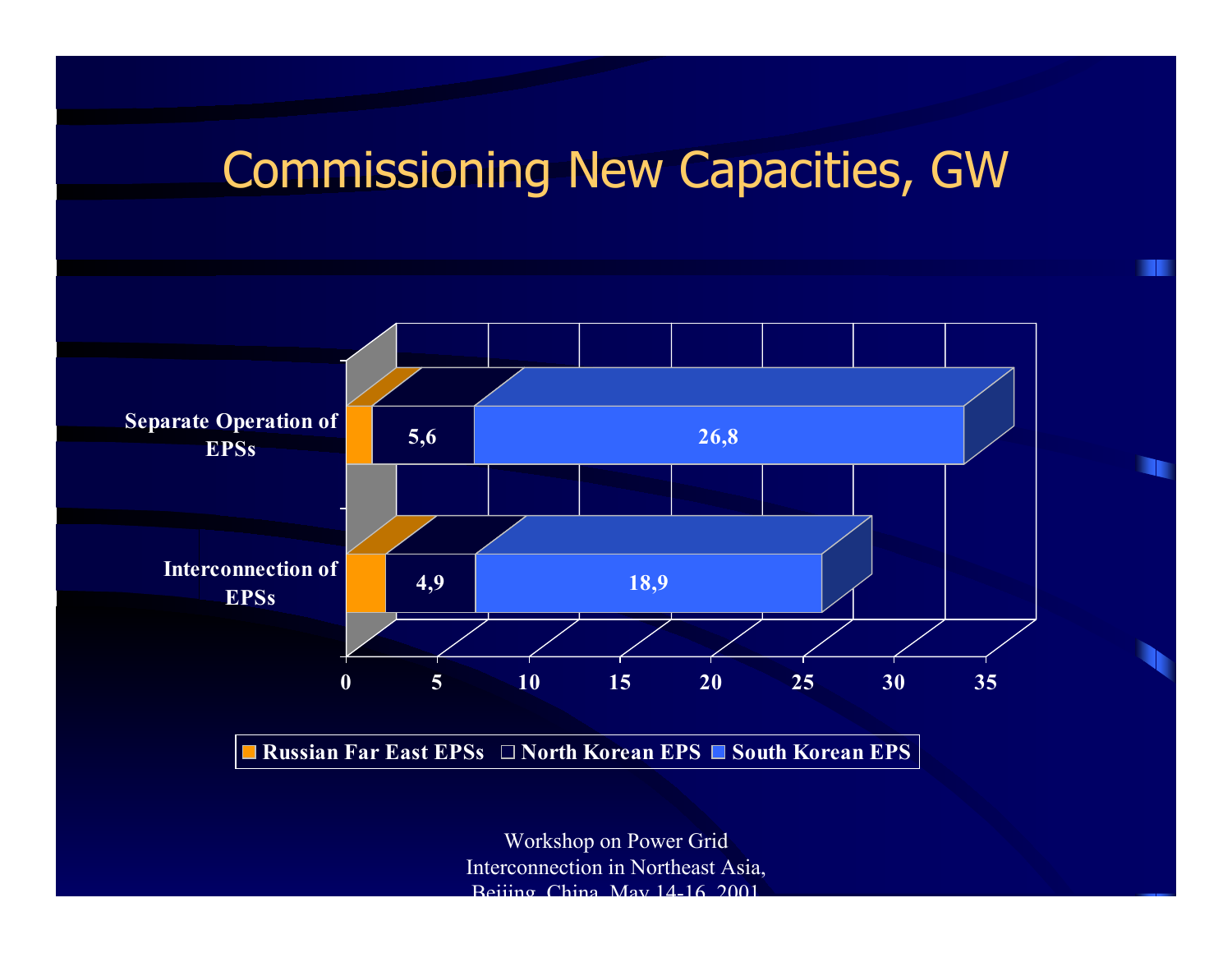#### Costs for New Capacities

m

**I** 



Interconnection in Northeast Asia,  $D<sub>o</sub>$  China May 14-16 2001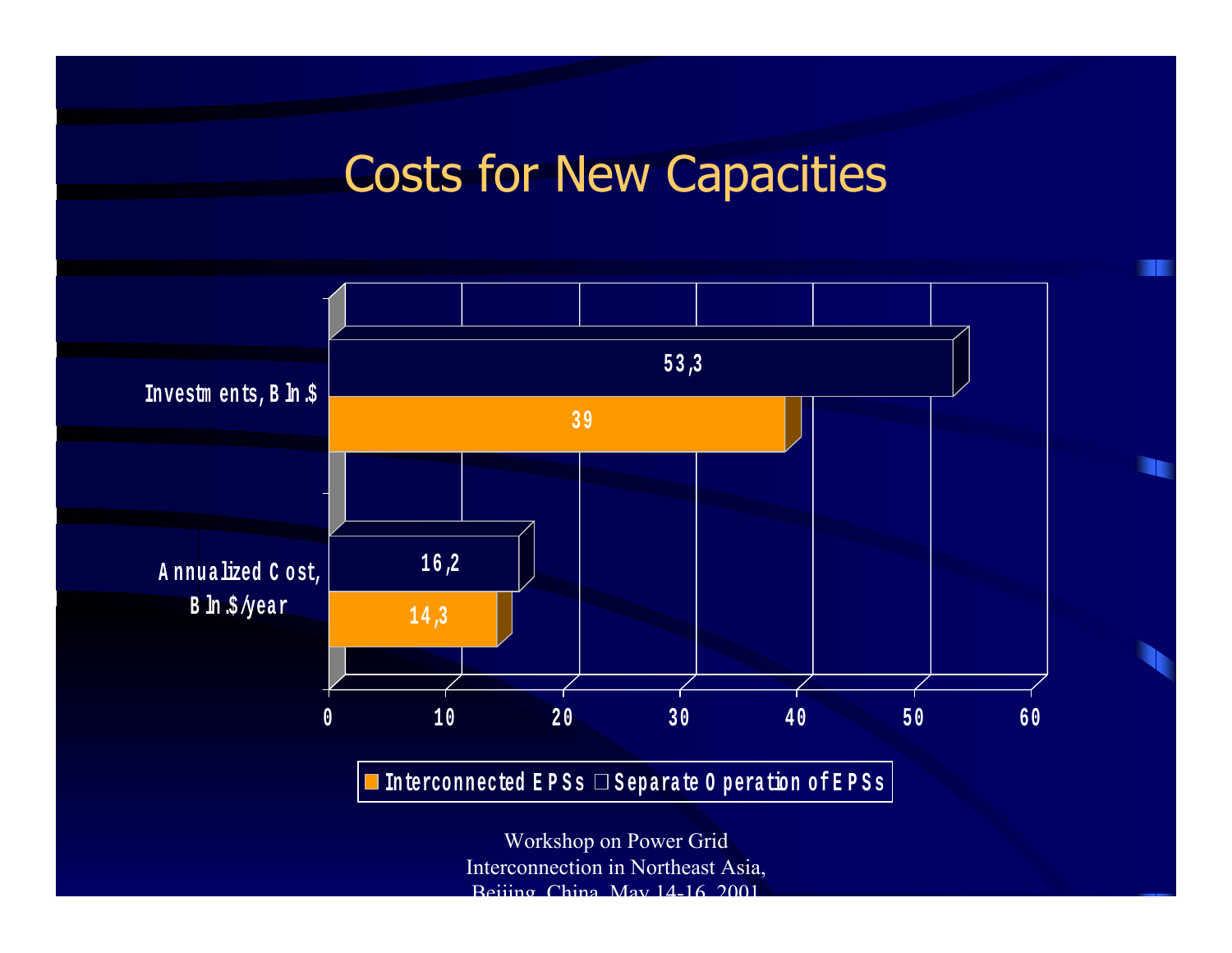### Interconnection Effects for Russia

m

n.

| <b>Effects</b>                                                         | <b>Estimates</b>                                                         |  |  |  |
|------------------------------------------------------------------------|--------------------------------------------------------------------------|--|--|--|
| Benefit from export amounts to \$420-585 Mln./year                     |                                                                          |  |  |  |
| Increasing capacity factor results in reduction of fixed costs by 15 % |                                                                          |  |  |  |
| Commissioning large power units of<br>1000 MW instead of 640 MW on     | Primorye Nuclear brings about investment decrease by more than<br>$25\%$ |  |  |  |
| Receiving electricity from abroad in                                   |                                                                          |  |  |  |
|                                                                        | peak hours is 0.4 Bln.kWh/year                                           |  |  |  |
| Decreasing power under-supply by 235 MWh/year                          |                                                                          |  |  |  |
| Fossil fuel saving is about 2.5 Mln.tce/year                           |                                                                          |  |  |  |
| Carbon oxide emission reduction is                                     |                                                                          |  |  |  |
|                                                                        | nearly 6 Mln.t/year                                                      |  |  |  |
| Workshop on Power Grid                                                 |                                                                          |  |  |  |
| Interconnection in Northeast Asia,<br>Rejijng China May 14 16 2001     |                                                                          |  |  |  |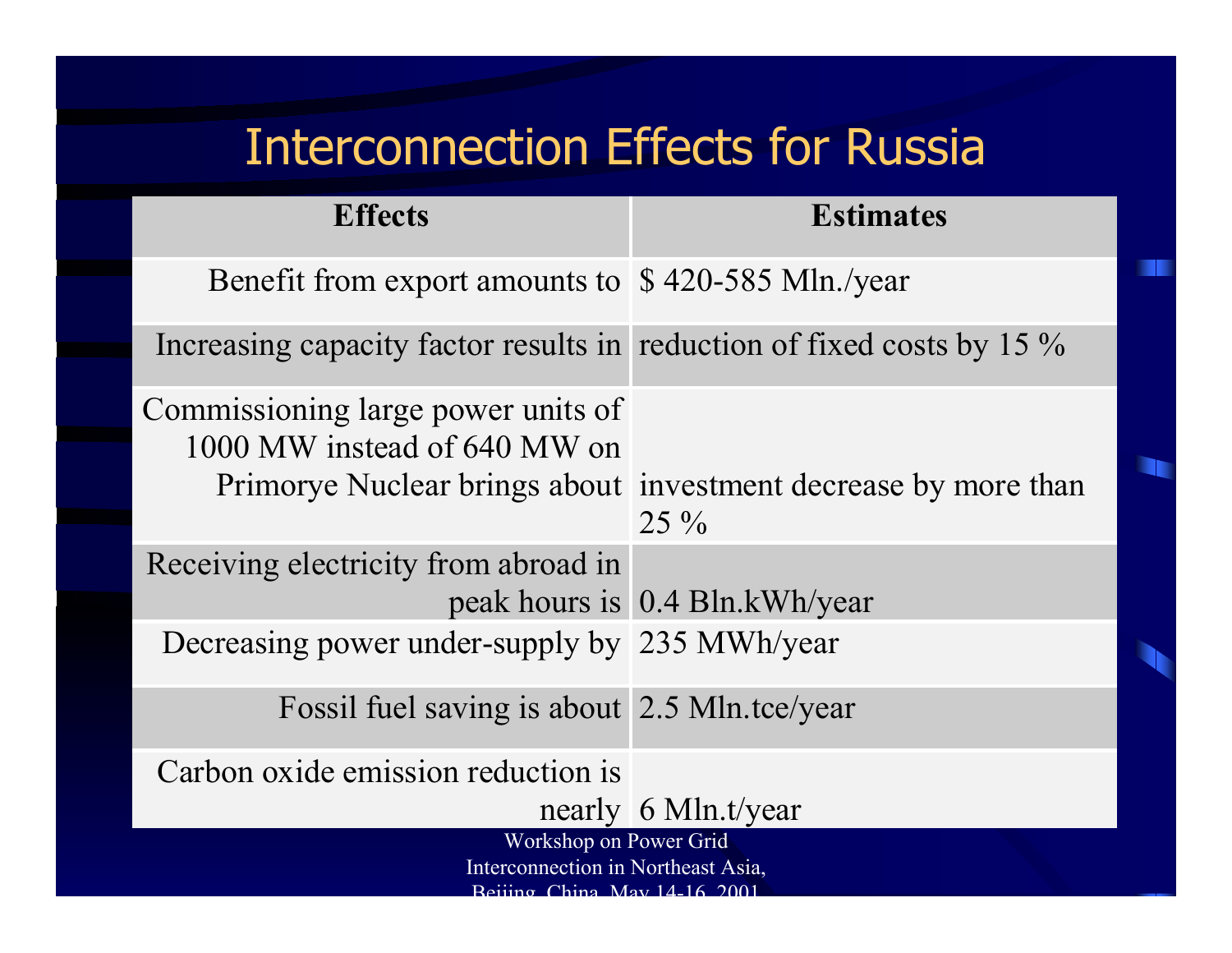Methodology for Study of Interstate Electric Ties in Northeast Asia: Tasks have to be Solved. I

- • Optimization of Capacity Mix of Interconnected Power **Systems**
- $\bullet$ Determination of Power Systems Reliability Indices
- $\bullet$  Optimization of Operating Conditions of Interconnected Power Systems and Interstate Electric Ties
- $\bullet$ Determination of Export-Import Tariffs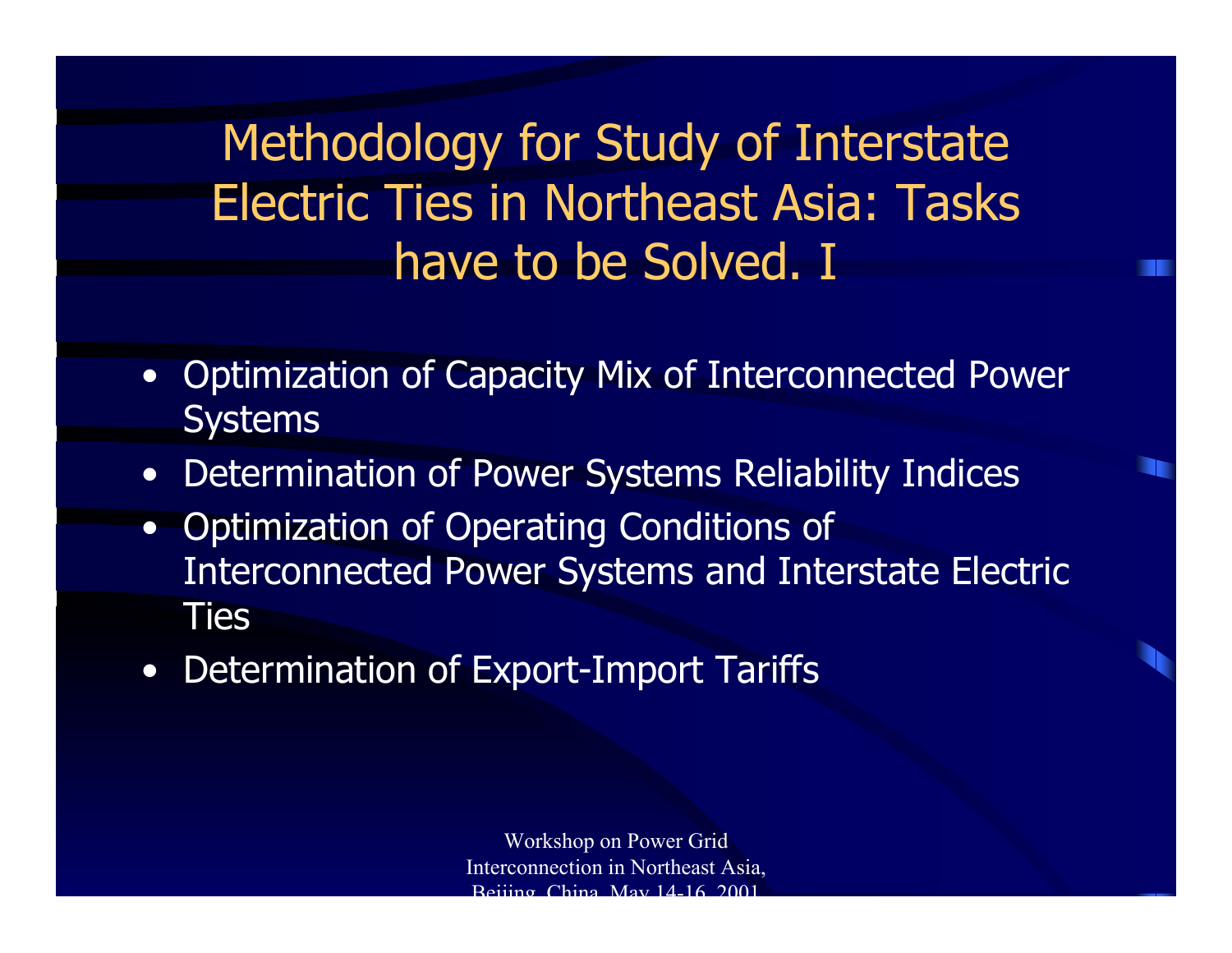Methodology for Study of Interstate Electric Ties in Northeast Asia: Tasks have to be Solved. II

- Assessment of Energy, Economic, Financial and Environmental Effects of Interstate Electric Ties in Total and for Each Country-Participant
- Splitting up Costs of Interstate Electric Ties among Countries-Participants
- $\bullet$ Ensuring Energy Security for Countries-Participants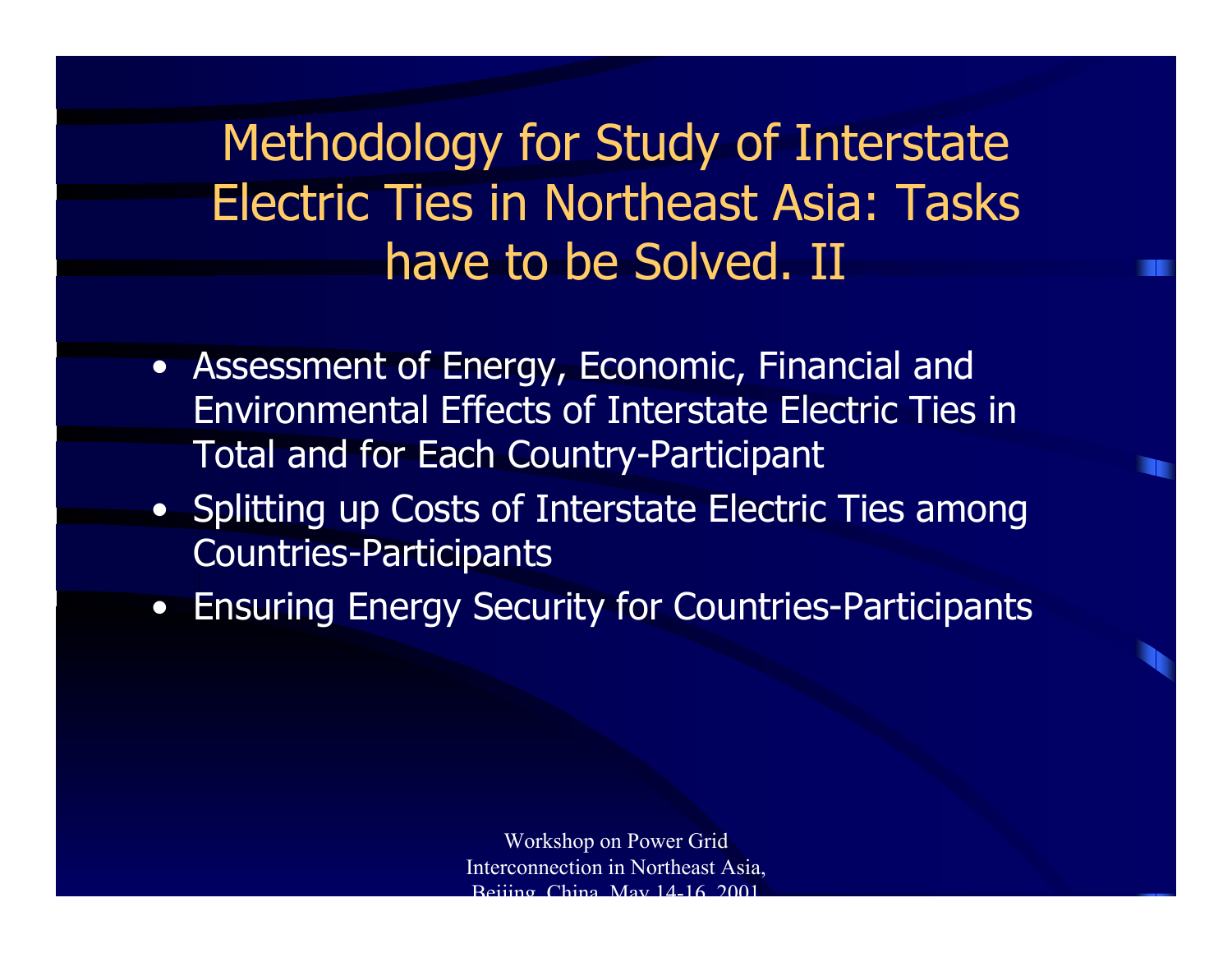Potential Barriers to Power Systems Interconnection in Northeast Asia. I

- Dependence of Countries-Participants on External Electricity Supply
- Different Technical Standards in Power Industry in Various Countries of the Region

n

- • Different Energy Legislation in Countries of the Region
- Long Distances, Difficult Routes and High Cost for Interstate Electric Ties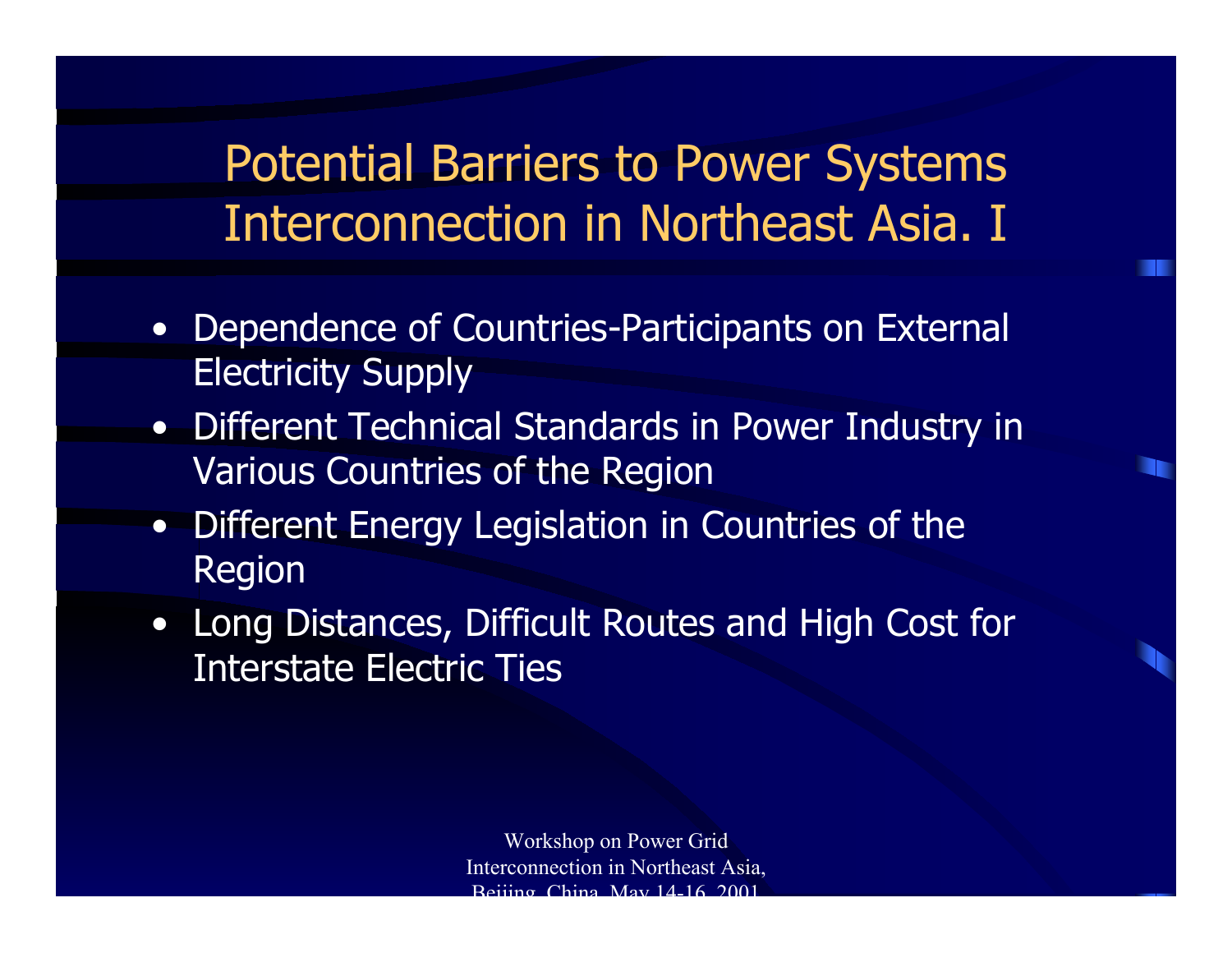Potential Barriers to Power Systems Interconnection in Northeast Asia. II

#### • Financing

- • Necessity to Open up Internal Information for Other Countries
- Necessity to Accord National Energy and Power Strategies and Plans with other Countries of the Region
- Political Tension Between Some Countries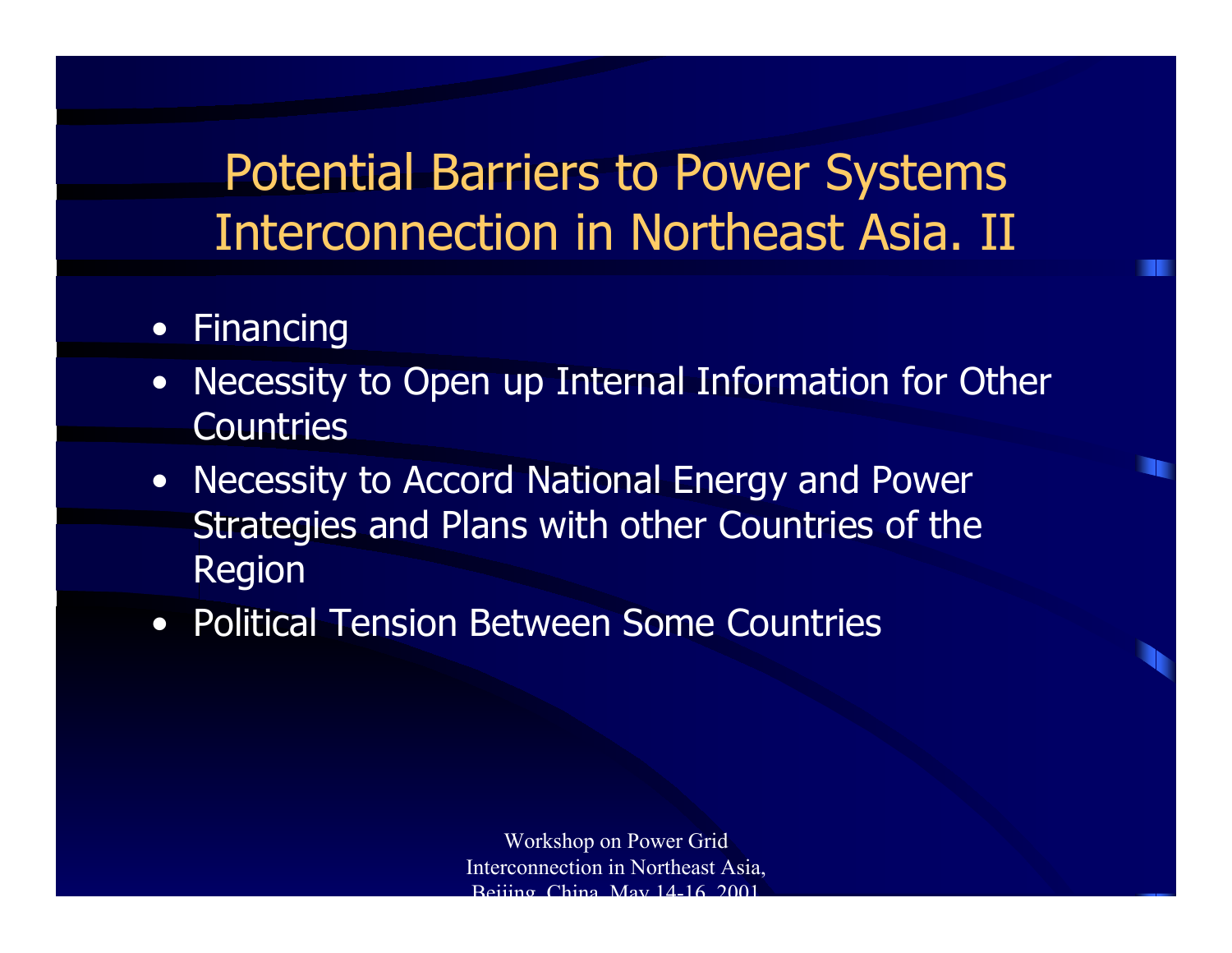# Development of Northeast Asian Power Grid Interconnection Project

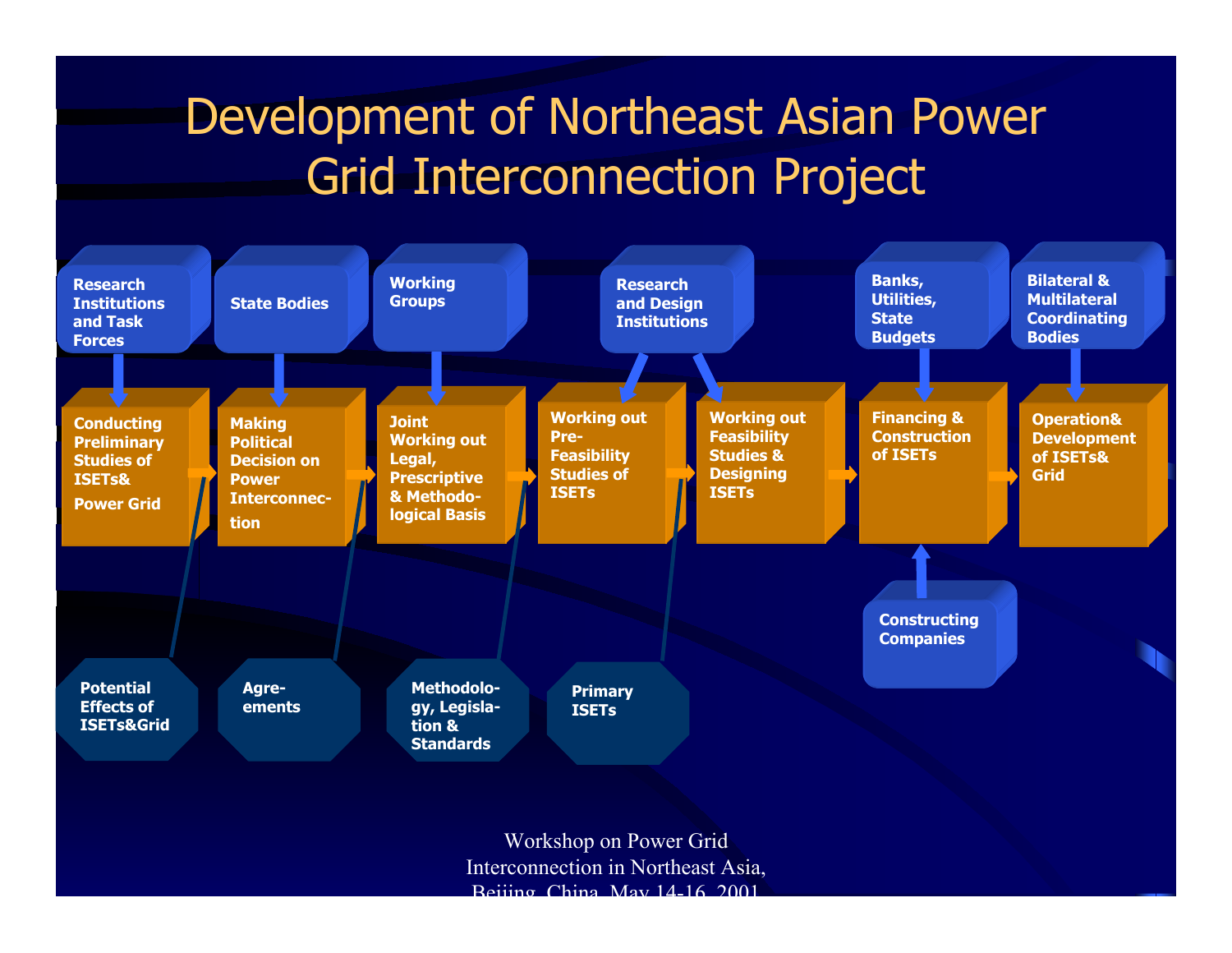#### Stages of Power Grid Formation

- 1 Reinforcement of Domestic Transmission Lines and Construction of the First Interstate Electric Ties with Concluding Bilateral Agreements
- 2 Reinforcement of Constructed Interstate Electric Ties and Constructing New Ones with Coordination of their Commissioning and Concluding Multilateral **Agreements**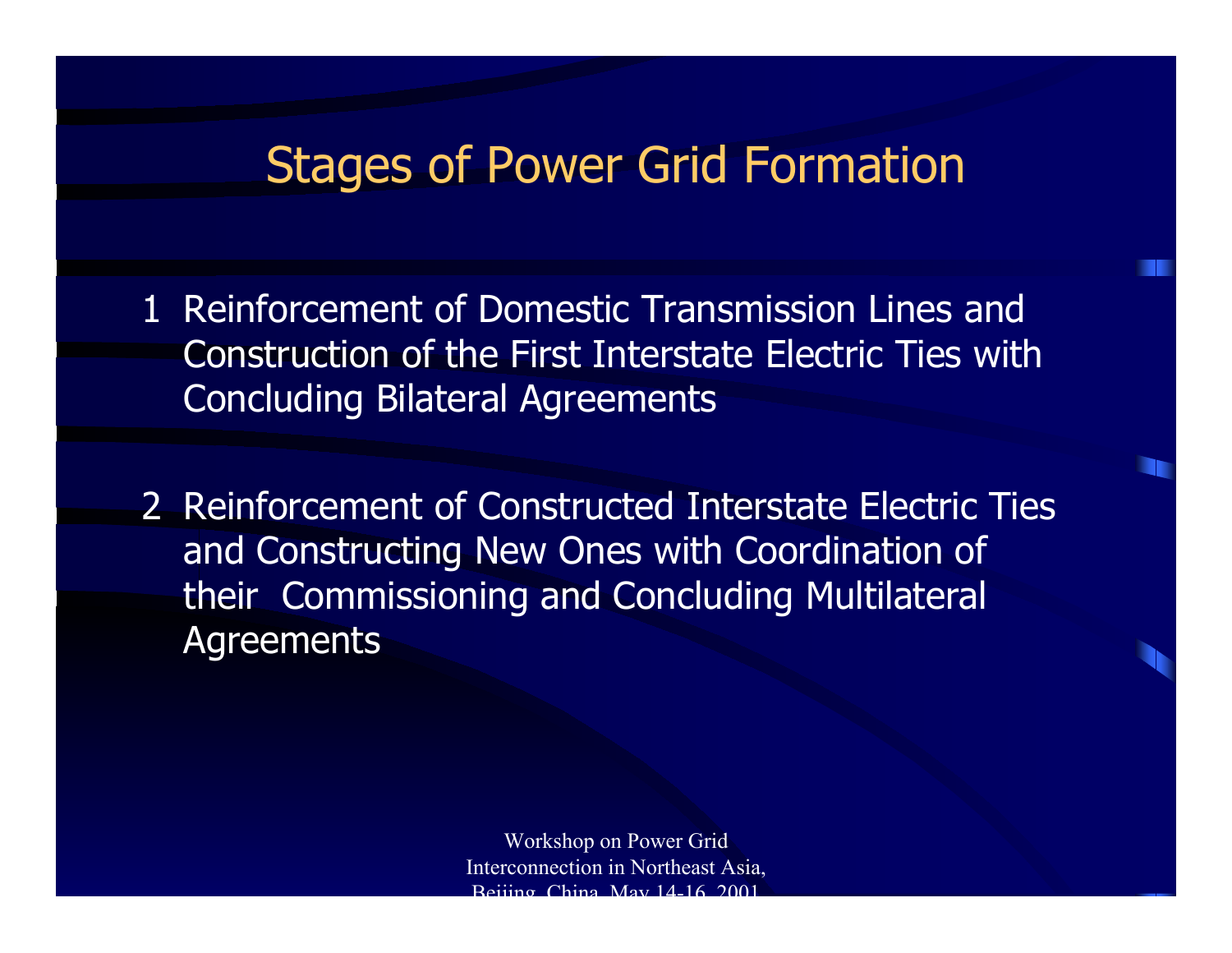# Power Grid Interconnection in Northeast Asia